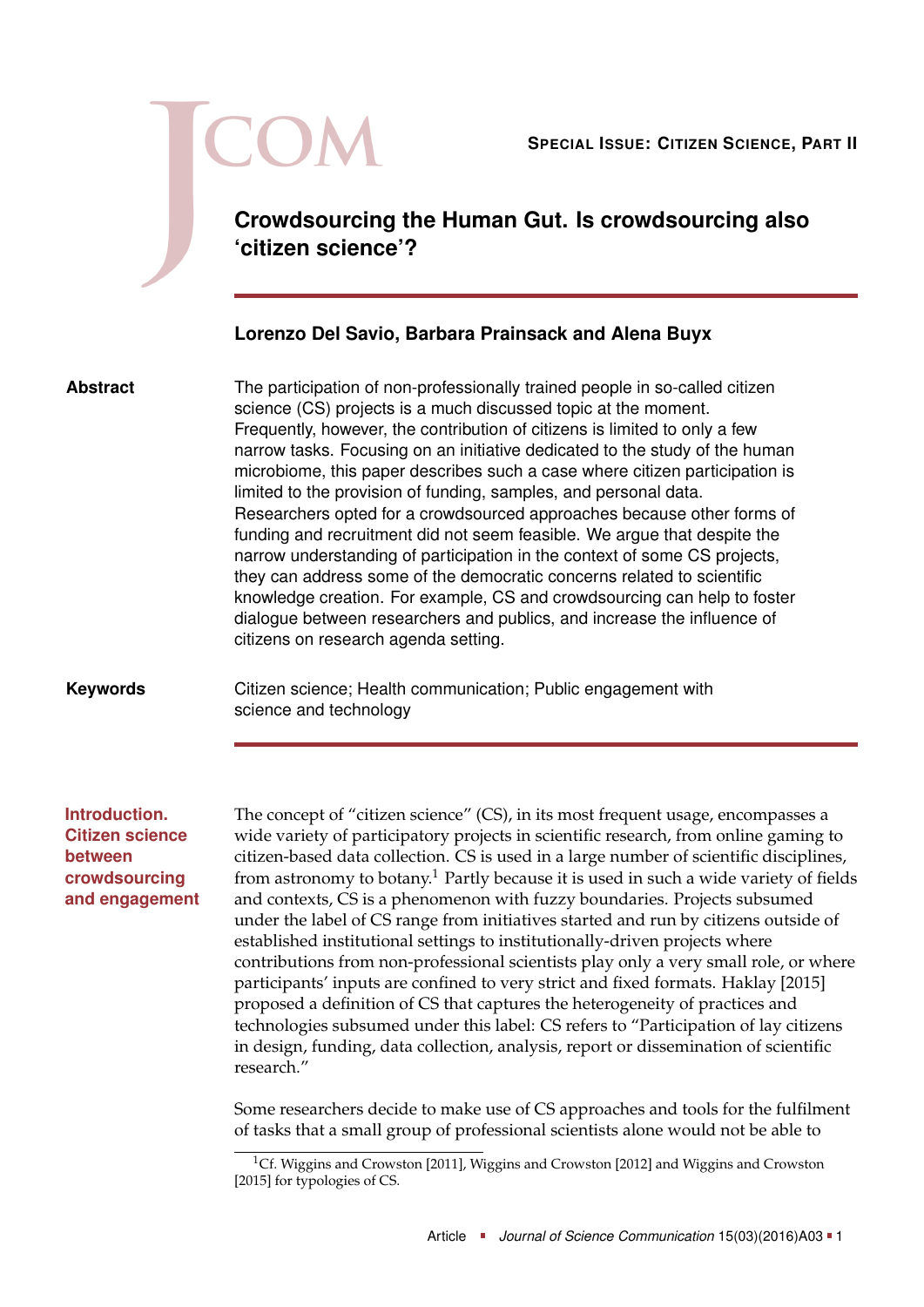carry out. We call this the "instrumental" rationale for CS. It is instrumental in the sense that citizen participation here is conceived as a tool to improve specific research tasks, such as effective data collection, rapid analysis, or the reliable dissemination of results. Instrumental rationales also shape the structure of CS projects that aim at recruiting the largest possible number, or a certain specific *large* number, of participants. A term that refers to forms of CS designed to obtain contributions from as many participants as possible is "crowdsourcing".[2](#page-1-0)

There have been discussions on how CS could increase the scientific literacy of the public and other social benefits associated with public understanding of science [Bonney et al., [2009\]](#page-12-0). There is, however, a different meaning of CS that sometimes resurfaces in contemporary discussions and analyses. Explicit uses of the term "citizen science" date back to the early '90s and to studies of environmental science and policy [Irwin, [1995\]](#page-13-1). These studies described the role of lay citizens in the production of knowledge and paved the way for research (and advocacy) of citizen participation in science within the scholarly discipline of science and technology studies (STS). CS as it is understood in this strand of the STS literature pertains to issues of research agenda setting and political discussions on legitimate means and ends of science. STS scholars paid relatively little attention to hands-on involvement of citizens in research, including instrumental forms of participation and crowdsourcing that are nowadays seen as CS. Instead, STS scholars were concerned with the democratisation of science, public accountability and publicly questioning the political choices concealed in research agendas [Wynne, [1998;](#page-14-3) Wynne, [2007;](#page-14-4) Jasanoff, [2003\]](#page-13-2). CS, in this form, responds to a democratic rationale, that of bringing public deliberation into the organisation, agenda setting and even execution of science. We will refer to such aspirations as part of a *democratic* ideal of citizen engagement in science. $3$  Such a democratic ideal acknowledges the importance of some of the instruments of public influence on science that are already in place, such as delegative mechanisms that empower elected political representatives in the oversight of science funding bodies and even the market, for example, insofar as these are driven by citizens' preferences and values. The advocates of such ideals, however, diagnose a crisis of the "delegative model" of research governance [e.g. Callon, Lascoumes and Barthe, [2009\]](#page-12-1) and argue for the adoption of more direct forms of involvement of citizens in research practices.

These two different strands of understandings of citizen science, namely as a "crowdsourcing" tool and as a way to make science more accountable and democratic, beg the question of the relationship between these concepts. Are the two understandings compatible? Do they underpin approaches to citizen participation in science that overlap in practical terms? Can any CS project satisfy at once both aspirations, thus promoting a number of diverse social goods? And if yes, how? In this paper, we will address these questions on the basis of a specific case study, namely a CS projects dedicated to the study of the human gut microbiome. We chose the case study because the study of the human gut microbiome is currently growing at rapid speed. This is due to several envisioned

<span id="page-1-0"></span> $2$ The term "crowdsourcing" is sometimes used with other connotations in the scholarly literature and other materials. In this paper, "crowdsourcing" denotes the devolution of any or all parts of a scientific research project to participants without professional scientific training.

<span id="page-1-1"></span> $3$ The concept of engagement is broader than the scope of CS in the STS literature, and includes initiatives for the public understanding of science intended as pedagogical activities where scientists explain what they do to a lay public. See [Riesch, Potter and Davies, [2013\]](#page-13-3) for a paper with aims similar to ours that employs a broader conception of engagement.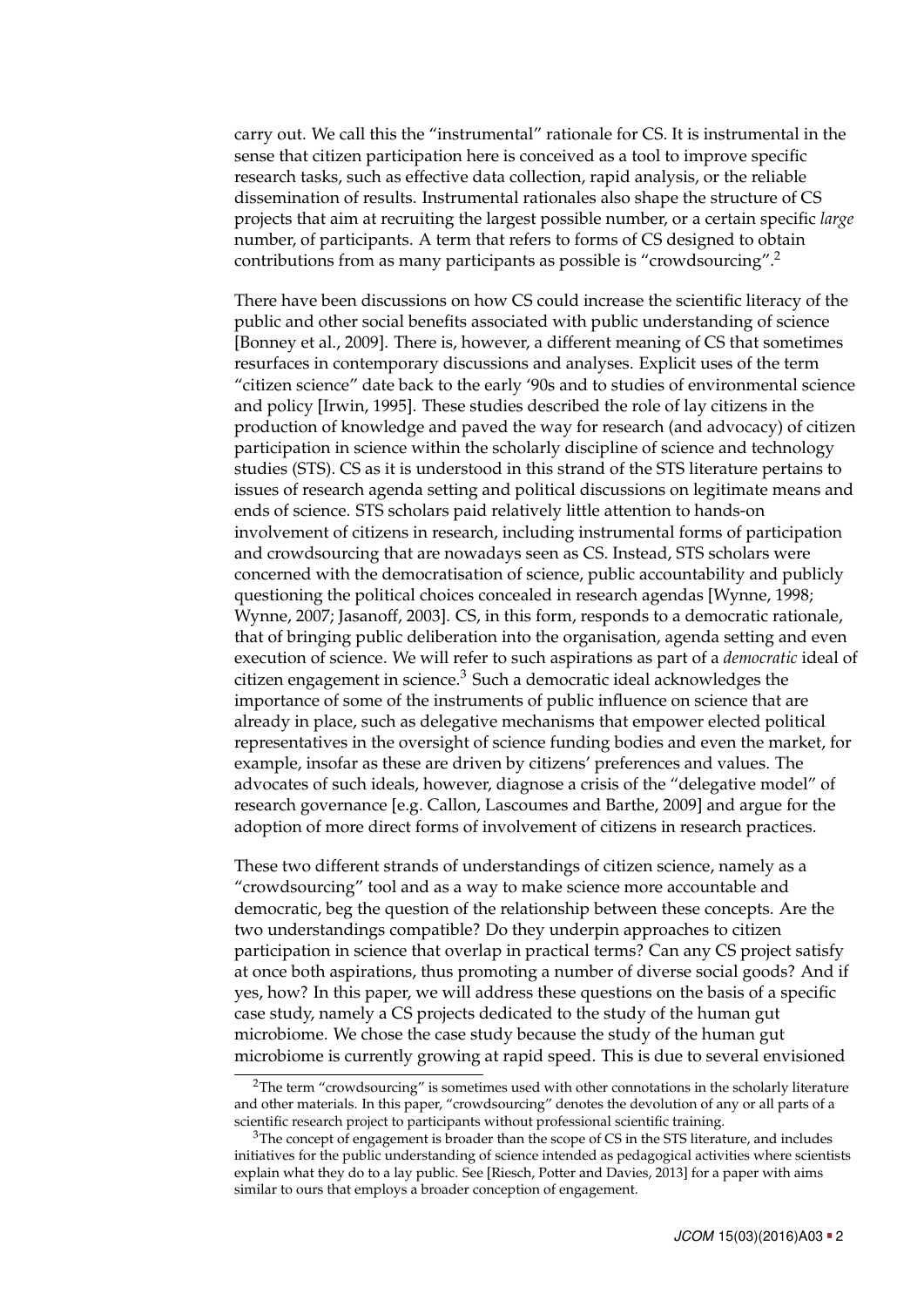applications, for example in drug development. $^4$  $^4$  It is thus reasonable to expect that successful CS projects in this area will be repeated and emulated in the future. Moreover, we consider this example as a relatively "typical" case of CS as it makes heavy use of democratic rhetoric, while being designed and run purely by professional scientists.

On the basis of our case study, we will show that even CS projects whose "participatory" elements are largely reducible to crowdsourcing can act as *catalyst* of democratic citizen engagement in research as defined above, in at least two ways. First, crowdsourcing can facilitate and deepen the dialogue between citizens and researchers. We will document this with examples of dialogues between citizens and researchers promoted by crowdsourcing. Second, we argue that crowdsourcing (including crowdfunding) can enhance the scope of citizens' control on research agenda setting, at least in cases where crowdfunding is not used merely to compensate for decreasing research funding from other sources. In summary, we argue on the basis of empirical analysis and theoretical reflections that crowdsourcing and crowdfunding *could* potentially prove valuable for citizen engagement in research, even if the motivations for adopting citizen science approaches in several such projects are different.

After a section dedicated to the description of our case studies and the democratic rhetoric accompanying them (section ["Case study. CS and the human](#page-2-1) [microbiome"](#page-2-1)), we argue that these initiatives respond to organizational needs due to constraints on research funding and recruitment; we call this motivation for CS the "Schumpeterian rationale" (section ["Crowdsourcing and the Schumpeterian](#page-4-0) [rationale for CS"](#page-4-0)). In section ["Impact on engagement](#page-6-0) " we argue on the basis of our case study that crowdsourcing can catalyse democratic citizen engagement. We then discuss how citizens are endowed with control power on research agenda setting on the basis of crowdsourcing (section ["Voting with samples \(and money\)"](#page-10-0)). In section ["Conclusions"](#page-11-0) we summarize our findings.

## **Case study. CS and the human microbiome**

<span id="page-2-1"></span>Microbial cells residing in the human gut outnumber human cells. There is growing evidence that such microbes, mostly bacteria but also virus, fungi and unicellular eukaryotes, are involved in healthy and unhealthy development and physiology.

The genomics of the human microbiome, and especially of the bacteria residing in the human gut, have been systematically explored ever since high-throughput "omics" sequencing techniques became available. To understand the interactions of bacterial populations in the gut with human genetics and the environment, and their combined effect on human health and disease, scientists have started establishing large genomic datasets from multiple samples [Methé et al., [2012\]](#page-13-4).

Efforts in the establishment of large human microbiome genomic datasets have grown in recent years, and a host of private and public initiatives are devoted to it. Academic researchers, such as those in the American Gut Project  $(AGP)^5$  $(AGP)^5$  and its British offshoot, the British Gut Project  $(BGP)$ ,  $\delta$  as well as private enterprises, such

<span id="page-2-0"></span> $\overline{^{4}$ Cf. El Rakaiby et al. [\[2014\]](#page-12-2) on pharmaco-microbiomics.

<span id="page-2-2"></span><sup>5</sup>Cf. [http://humanfoodproject.com/americangut/.](http://humanfoodproject.com/americangut/)

<span id="page-2-3"></span><sup>6</sup>Cf. [http://www.britishgut.org/.](http://www.britishgut.org/)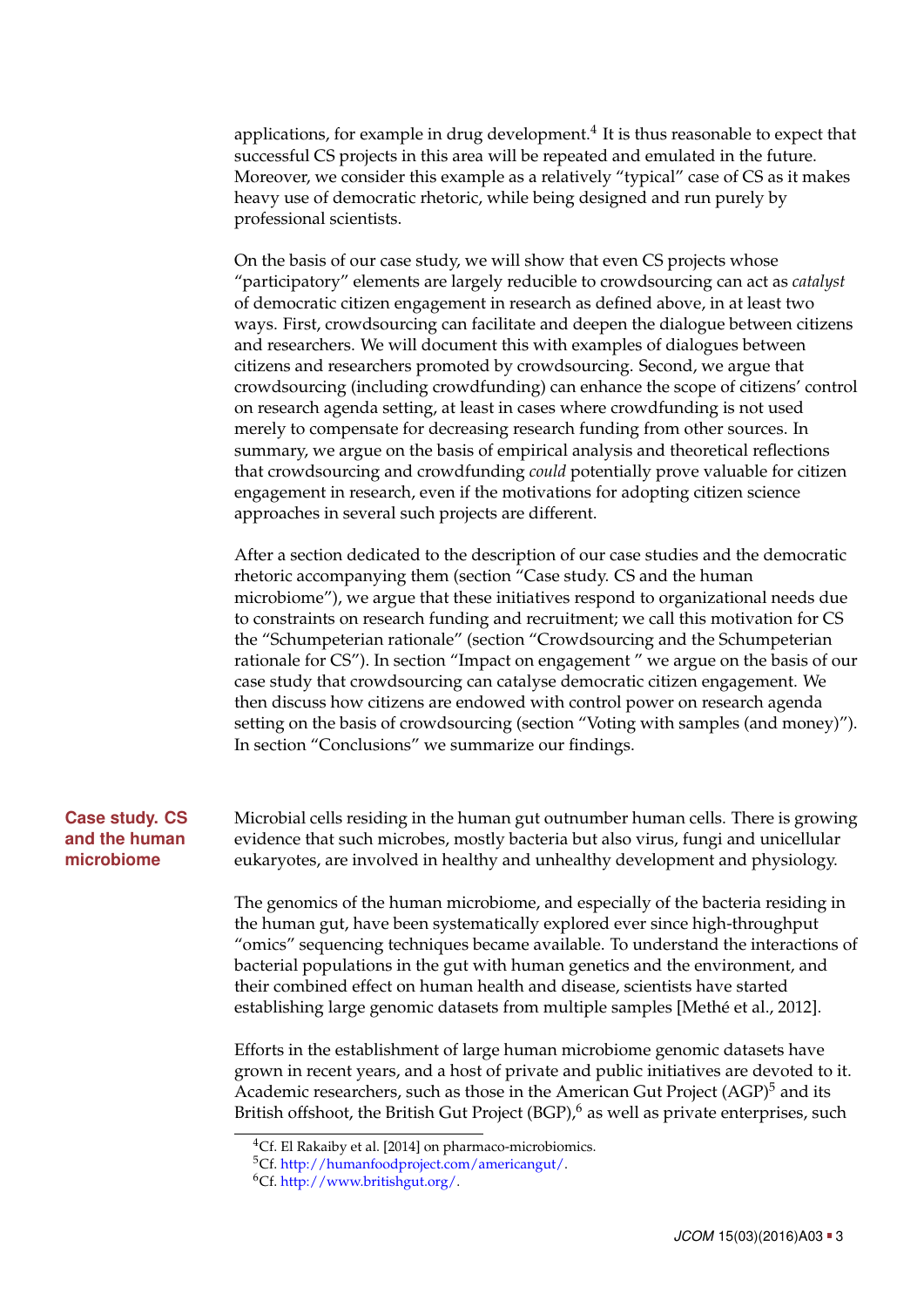as the commercial startup uBiome, $^7$  $^7$  recruit participants online. Participants are funders and donors of samples and receive personal analyses of gut bacteria in return, following the model of research projects and/or enterprises established by companies such as the Genographic project<sup>[8](#page-3-1)</sup> or 23andMe.<sup>[9](#page-3-2)</sup> Upon subscribing and donating money through a crowdfunding platform, participants receive by post a swabbing kit and survey that they have to fill in and return to a lab. Within a few weeks' time, they receive a summary of the analysis of their personal samples, including comparisons of personal microbiome diversity to reference analyses (e.g. vegetarian, athletes, etc.).

Both uBiome and the A/BGP collect money on the basis of "donations" from users through crowdfunding platforms<sup>[10](#page-3-3)</sup> in exchange for a "personalised" analysis of their gut bacteria. Minimum donations are obligatory and cover handling and sequencing expenses. A/BGP is not backed by further grants or other major sources of funding, although there are some private sponsors for equipment. The crowdsourcing approach adopted by the two $^{11}$  $^{11}$  $^{11}$  Gut Projects obtained the following results: AGP collected USD 839,007 and recruited 5567 participants, while its British sibling BGP collected USD 31,000 dollars recruited 252 participants<sup>[12](#page-3-5)</sup> (note that the British arm of the project started ca. 2 years after the American Gut Project). uBiome, which is the only for-profit of these three projects, collected 356,080 dollars from 2572 participants.[13](#page-3-6)

Formally, participants have very little influence in the design or management of the project. They have no say in how samples and data are collected, analysed, or how they are used and made available to other parties. Neither are participants co-authors on papers emerging from research using the projects' data. Consequently, the A/BGP projects rank very low in existing quality scales of citizen participation in science [Prainsack, [2014\]](#page-13-5) or indeed even in more general quality scales of participatory initiatives [Kelty et al., [2015\]](#page-13-6).[14](#page-3-7) Nevertheless, leading scientists and entrepreneurs of A/BGP and uBiome respectively maintain they are doing CS. The instrumental rationale of CS is obviously prominent here, but do such crowdsourcing projects deepen public influence in science or render science more "democratic"?

Jessica Richman, co-founder of the startup uBiome, is an outspoken advocate of CS and believes that the answer to such questions is a resolute "yes". In a recent TED talk [Richman, [2013\]](#page-13-7), Richman claimed that "technological forces are bringing us

<span id="page-3-4"></span> $11$ We will consider BGP and AGP as a single project for the purposes of this paper, as they are tightly coordinated (and all analyses for both projects are carried out at within the same lab at AGP).

<span id="page-3-5"></span><sup>12</sup>Fundrazr, <https://fundrazr.com/> (visited on 23rd March 2016).

<span id="page-3-7"></span><span id="page-3-6"></span><sup>13</sup>Indiegogo, <https://www.indiegogo.com/> (visited on 23rd March 2016).

<span id="page-3-0"></span><sup>7</sup>Cf. [http://ubiome.com/.](http://ubiome.com/)

<span id="page-3-1"></span><sup>8</sup>Cf. [https://genographic.nationalgeographic.com/.](https://genographic.nationalgeographic.com/)

<span id="page-3-3"></span><span id="page-3-2"></span><sup>9</sup>Cf. [https://www.23andme.com/.](https://www.23andme.com/)

 $10$ The online platforms used by such projects are simple user interfaces. There are of course other platforms that enable more sophisticated forms of citizen participation and call themselves "citizen science" platforms; an example would be patient social networks such as PatientsLikeMe.

<sup>&</sup>lt;sup>14</sup>Along with these similarities, there are very important differences between  $A/BCP$  and uBiome. These differences are due to their funding channels, objectives and institutional settings. They concern the publication of and access to results, methods, datasets, and analysis packages. The academic-led A/BGP generally scores better as far as openness to the broader research community and the public is concerned. These are obviously important issues, however we are mainly focusing for the sake of this analysis on the aspects that are shared by the two initiatives.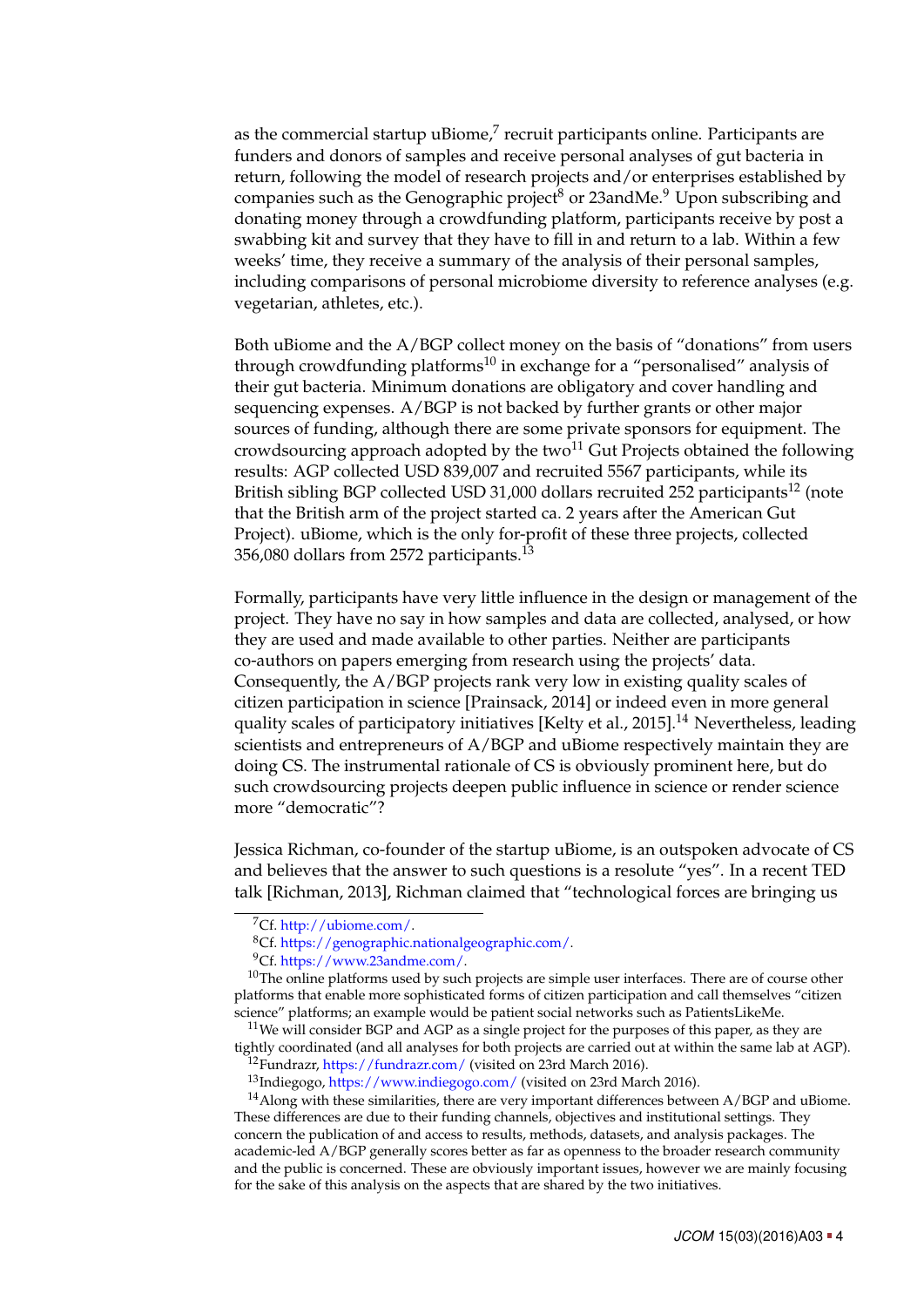together to do science" and that CS will ultimately alter how science is done. In her view, in the near future, scientists will be mainly involved in "setting up structures to integrate citizens into science", thereby tapping into the enormous research potentials of non professionals who have so far been excluded from science. In Richman's view, people in developing countries, people who are not of "the right gender and the right skin colour", or all those "not fortunate enough" to take part in research so far are part of this untapped potential of people who could be motivated and enabled to contribute. She believes that today's elitist science would be more innovative if we turned it into a "democratised open system where anyone can participate", and participate not as "subjects or patients" but "human beings with the capacity to understand the world". In the world that Richman imagines, everybody is able "to set the research agenda" and to pursue interesting lines of inquiry.

These aspirations may seem at odds with the forms of participation that uBiome envisages for participants. Very similar to the A/BGP, contributions from participants are limited to sending stool, oral and/or genital swabs (including samples from pets) to their facilities along with personal data about lifestyle and diseases. Even if people are thus helping to "turn anecdotes into data", as Richman describes it, these forms participation are relatively simple and do not tap into the creative and innovative potential of the participants. At the same time, it remains true that, as much as in "traditional research", lay participants will not be in charge of any research project themselves and that such activities hardly deepen citizen engagement as defined above. This limitation is readily acknowledged by Richman, who readily admits that the divide between experts and lay citizens will not be bridged by CS projects such as uBiome. Concerns regarding the difficulty of bridge the gap between experts and lay people with the help of participatory methods have been raised before [e.g. Stone, [2013\]](#page-14-5). Nevertheless, CS activists and/or entrepreneurs continue to resort to such participatory and democratic language and they are able to do so without being criticized.

Our argument is that although many claims in Richman's TED talk are problematic in terms of their sidelining commercial stakes, they may nonetheless be grounded in an emerging trend that deserves attention. We will first offer some reasons for scepticism towards claims made by organisations promoting or using CS who treat CS as a strategic resource to enter the "marketplace of ideas" (and actual markets as well in the case of for profit projects as uBiome). Then we mitigate the cause for scepticism by highlighting some continuities at the theoretical and practical level between "thin" instances of CS such as crowdsourcing on the one hand, and democratic visions for public participation in science on the other.

**Crowdsourcing and the Schumpeterian rationale for CS** <span id="page-4-0"></span>In A/BGP and uBiome, crowdsourcing is used as a means to fund research that may not get funding from more traditional sources (ref), and in the case of uBiome, also to obtain financial profits. For uBiome, the only for-profit enterprise among the three projects, recruiting participants online also allows uBiome to collect biological samples despite lacking academic credentials and infrastructures. Crowdsourcing is a tool to obtain samples and money, that is, to raise the "biocapital" necessary for their operations [Rajan, [2006\]](#page-13-8).

Startups such as uBiome are not normally able to raise capital in regular capital markets. But they can employ a range of financial instruments specifically designed for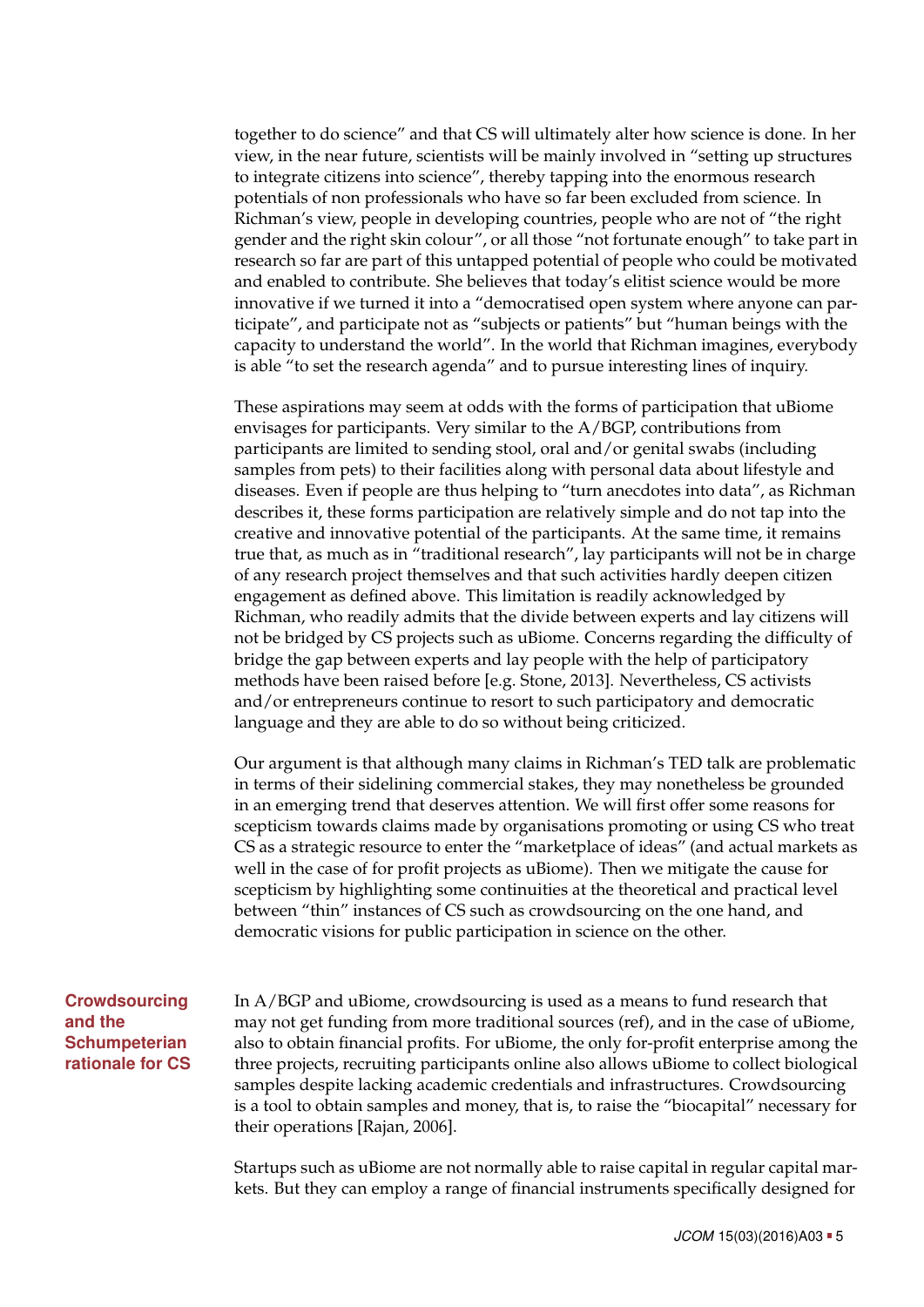risky investments in startups, such as funding from "angel investors" and crowdsourcing platforms — often flanked by incubators and accelerators that provide them with further strategic assets, e.g. management and networking skills. uBiome has also received funding from such dedicated investors.<sup>[15](#page-5-0)</sup> The economic rationale for such instruments is that in their absence, some profitable businesses would be excluded from the market because entrance barriers are too high [Friend, [2015\]](#page-12-3).

An additional barrier in the biotech industry is access to human samples and human participants. Collecting samples online can overcome this barrier, just like financial instruments tailored to startups can bypass restrictions of financial markets. In theory, such dedicated sources of funding and samples should foster innovation by increasing competition and hence incentives to research and development. uBiome staff are adamant that this is the theory underpinning their operations [Richman and Apte, [2013\]](#page-13-9). In the context of a debate on the ethical issues pertaining to uBiome activities, Richman and her uBiome co-founder, Zachary Apte, have complained that legal requirements for ethical approval of research on human subjects (IRB) are biased toward established institutions that can afford to pay for IRBs, thereby "stifling innovation". What they mean is that, exactly as obstacles in participant recruitment, legal restrictions pertaining to research ethics constitute a barrier to market access for startups that generates innovation-unfriendly monopolies.

We could call this explanation of why researchers and entrepreneurs recruit participants on the internet via crowdsourcing methods the "Schumpeterian rationale" for CS, after Schumpeter's [\[1944\]](#page-14-6) view of economic activity as "incessant revolution" promoted by innovative newcomers that disrupt existing firms and productive structures. The Schumpeterian rationale is this: mainstream sources of funding and samples for research are biased against newcomers, as such sources are skewed towards established institutions, people and ideas. On the one hand, this is good: not every research idea deserves support. It could be duplicating previous work, be based on flawed reasoning, or violate ethical norms. On the other hand, the exclusion of promising but new research venues can lead to residual inefficiency. Crowdsourcing and crowdfunding could remedy this inefficiency by lowering entrance barriers to research, thus accelerating innovation and research.

While the idea of a Schumpeterian rationale for CS resonates with the business strategy of for profit startups, it can easily be extended to non profit CS initiatives. Indeed, reasons to adopt crowdsourcing models in the non profit sectors are equally based on the need to disrupt "knowledge monopolies" due to extant structure of research funding.

Scientists involved in academic-based projects do not lack credential, assets and reputation. However, they might perceive that particular lines of research that they believe are worth pursuing are unlikely to be funded. Interviewees<sup>[16](#page-5-1)</sup> at BGP and AGP argued that it has become difficult to convince policy makers and funding

<span id="page-5-0"></span><sup>&</sup>lt;sup>15</sup> Andreesen Horowitz and Y Combinator, as documented in specialized news websites [Root, [2014\]](#page-13-10).

<span id="page-5-1"></span> $16$ We carried a small number of interviews (n=4) with research scientists and other staff at the British Gut Project and American Gut Project (December 2014–February 2015), which have been among the key sources of the argument we defend in this paper.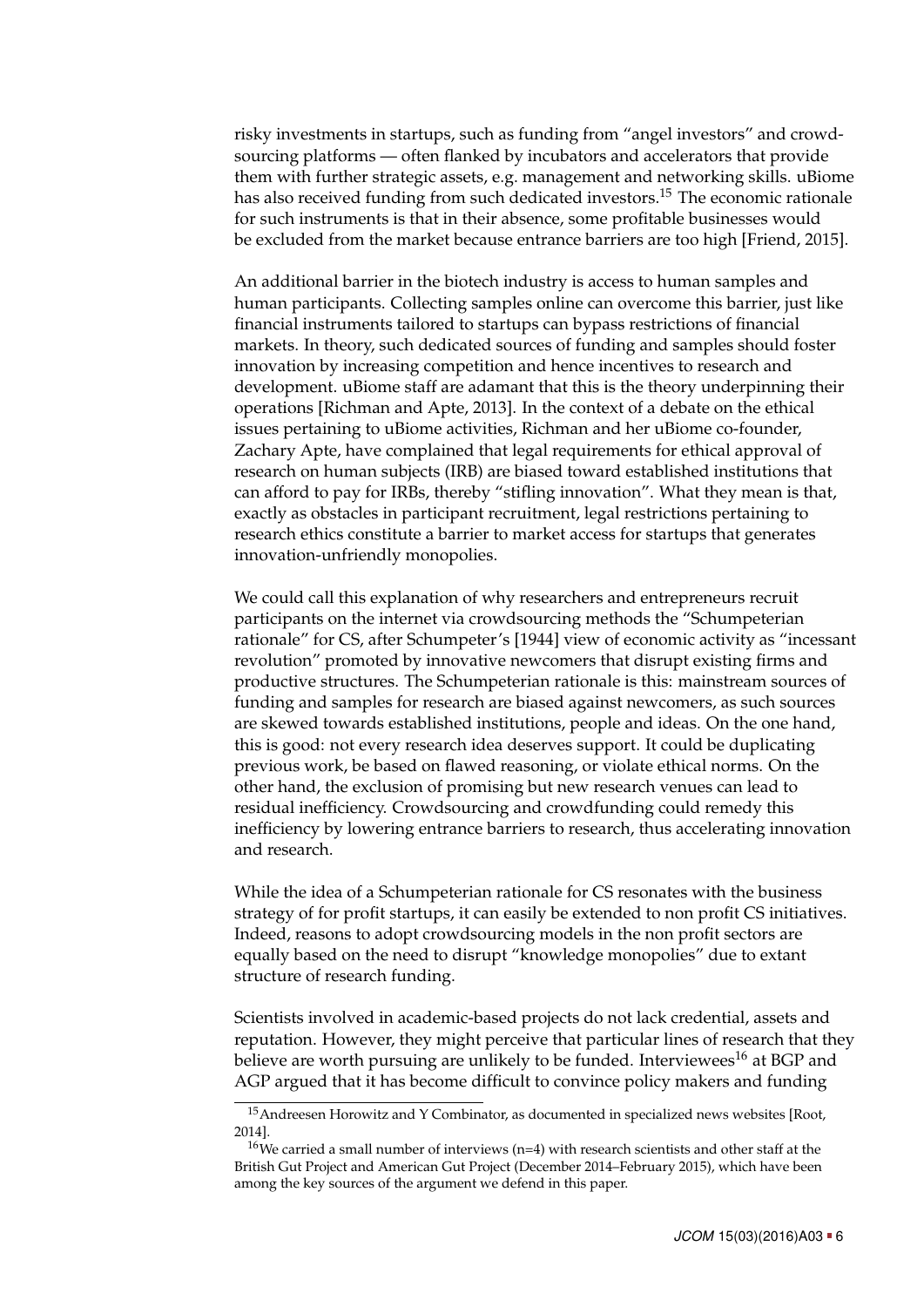bodies to fund middle-scale hypothesis-free research projects, and to establish bioresources just for the sake of having them. In their view, funding is — as it were — *monopolised* at this stage by either hypothesis-driven research proposals where the potential applications (esp. clinical applications) are clearly on sight, or massive big data endeavours that have equally clear economic potential.<sup>[17](#page-6-1)</sup> Here, the reluctance of decision-makers to fund hypothesis-free projects is similar to entrance market barriers for startups. Such reluctance prevents the setting up of projects that may prove valuable. In particular, projects that are theoretically or methodologically exotic, or projects that do not respond to existing priorities of funders, are excluded. There is much to be said in favour of this approach — not everything should be funded — but of course there could be inefficiency in such a system, and crowdsourcing could compensate for it.

The "Schumpeterian rationale", i.e. the necessity for outsiders (startups, newcomers, or established researchers with non-standard proposals) to raise funds and samples from non official sources has nothing to do with the democratic jargon that accompanies the activities of uBiome and A/BGP, nor with attempts to render science more democratic. In the remainder of the paper we will argue that even such utilitaristic and narrow employments participatory tools can improve the level of dialogue between researchers and the public, and strengthen public influence in the setting of research agendas (section ["Voting with samples \(and money\)"](#page-10-0)).

## **Impact on engagement**

<span id="page-6-0"></span>Once projects such as A/BGP and uBiome are launched, they set the stage for a number of interactions between researchers, lay citizens, and amateur scientists. Independently from the official channels of participation, opportunities for citizen engagement may thrive. There are a number of websites dedicated to the microbiome that are curated either by amateurs or professional scientists who run these sites in their free time. They write manuals for do-it-yourself fecal transplants or blog about various other aspects about the microbiome.<sup>[18](#page-6-2)</sup> One such blog<sup>[19](#page-6-3)</sup> is dedicated specifically to the CS aspects of microbiomics research:

"If I were feeling a little grandiose, I'd say this blog is an experiment in CS and journalism. I think with the right tools — personal observation, self experimentation, and access to scientific research — ordinary people can make significant contributions to science and our understanding of health and disease. In fact, I think they can often be in a better position to make important discoveries than many experts."

This commitment to self-experimentation is reiterated in the dedication of the blog to the late Seth Roberts, pioneer of self-experimentation and diets. This blog is particularly interesting because it hosted a discussion regarding a report of

<span id="page-6-1"></span> $17$ Several initiatives have been set up to produce genomic datasets of human-associated bacteria; examples include the US National Institute of Health "Human Microbiome Project" launched in 2008, or the work of Liping Zhao's team in Shanghai at the Jiao Tong University [Li et al., [2008\]](#page-13-11). These initiatives, however, do not aim at establishing databases for future research but they have other, clearly specified goals, such as the establishment of protocols and reference sequences.

<span id="page-6-2"></span><sup>&</sup>lt;sup>18</sup>Websites and blogs were retrieved on the basis of cross-links from articles [e.g. Saey, [2013\]](#page-13-12) and keywords-based searches using online search engines (Google) in April and May 2015.

<span id="page-6-3"></span><sup>&</sup>lt;sup>19</sup><https://mrheisenbug.wordpress.com> (visited on 7th May 2015).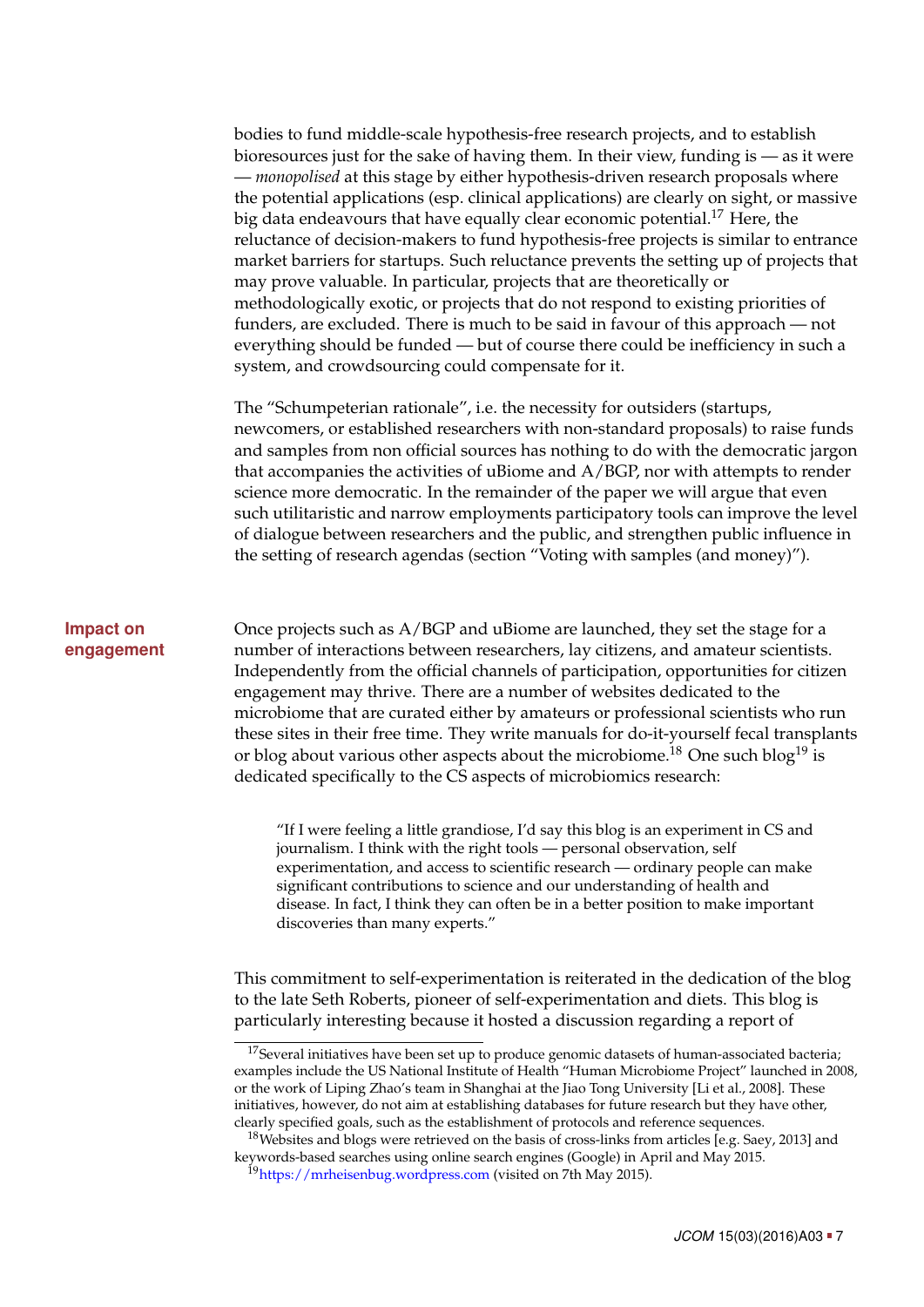discrepancies between uBiome and AGP results [Saey, [2013\]](#page-13-12)<sup>[20](#page-7-0)</sup> to which researchers at uBiome and A/BGP provided follow-ups on Twitter and on their official blogs.<sup>[21](#page-7-1)</sup> Moreover, the discussion is a good illustration of the variety of expertise that such crowdsourcing projects are able to mobilise, and illustrates how forms of engagement and dialogue between citizens and researchers can emerge from crowdsourcing, including dialogues that may become a new channel for citizen engagement with research agenda setting.

A number of comments posted on the blog address biological, analytic and methodological aspects of uBiome and A/BGP. One user, revealing in-depth familiarity with the specific literature, observed for instance that "the phylum [of bacteria] is pretty much what most people will look at and they'll leave it at that. But it's confounding because it only tells half the story. And it's unfortunate because it's really at the sub-phylum level the presence of pathogenic bacteria seem to determine the disease state." Others reported that they carried out their own analysis using freely available online tools: "my official American Gut report was fairly different than the analysis I did on my raw .fastq files in MG-RAST". One user tried to make sense of the discrepancy taking into account uncertainty: "It could be that both estimates are "correct" within a margin of error. It would be important to know whether any differences are due to randomness (which would suggest that the data is not useful, at least not for individuals) or to some systematic effect such as differences in methodology (in which case the results may still be useful)." The disappointment about the reported discrepancy was high, as poignantly remarked by another user: "the core foundation of science is reproducible results. If none of this is reproducible (and how much have the services done to test themselves in this regard), we're just playing parlor games and reading tea leaves." In summary, some of the users of A/BGP and uBiome, or at least those confident enough to post their thoughts on a blog dedicated to the topic, seem to master the bases of biology, bioinformatics and/or statistics (although we are unable to tell whether they received any formal education in the natural sciences).[22](#page-7-2)

Posted comments reveal some of the users' motivations for participation. Some users valued their participation in a project with scientific significance: "I submitted a sample to AmGut last August, and my impression was that I was submitting a sample to a research project, and donating money to further that research. The fact that they send me back information on my personal results is an extremely cool, but incidental, aspect of the project". Other users are instead more sceptical, and challenge the idea of "pure science" conveyed by promoters of these projects. It is worthy to report at length one such analysis:

"This is supposed to be a research project but it's also a means of financing these organizations. [. . . ] In fact, the only way these guys are able to finance themselves is through this direct patient model: you need a vast sample to

<span id="page-7-0"></span> $^{20}$ Saey reported that estimated prevalence of different bacterial phyla were different in AGP and uBiome analyses of swabs taken from the same sample.

<span id="page-7-2"></span><span id="page-7-1"></span><sup>21</sup><http://www.ubiomeblog.com/american-gut-and-ubiome-data/> (visited on 31st October 2015).

<sup>&</sup>lt;sup>22</sup>It would be important for future research to establish whether such projects are able to effectively reach populations that were previously not engaged with the specific research area in question, or whether they mostly speak to a "lay elite" who is has already been interested in the area. Such evidence will be very helpful to assess the democratic potential of CS projects.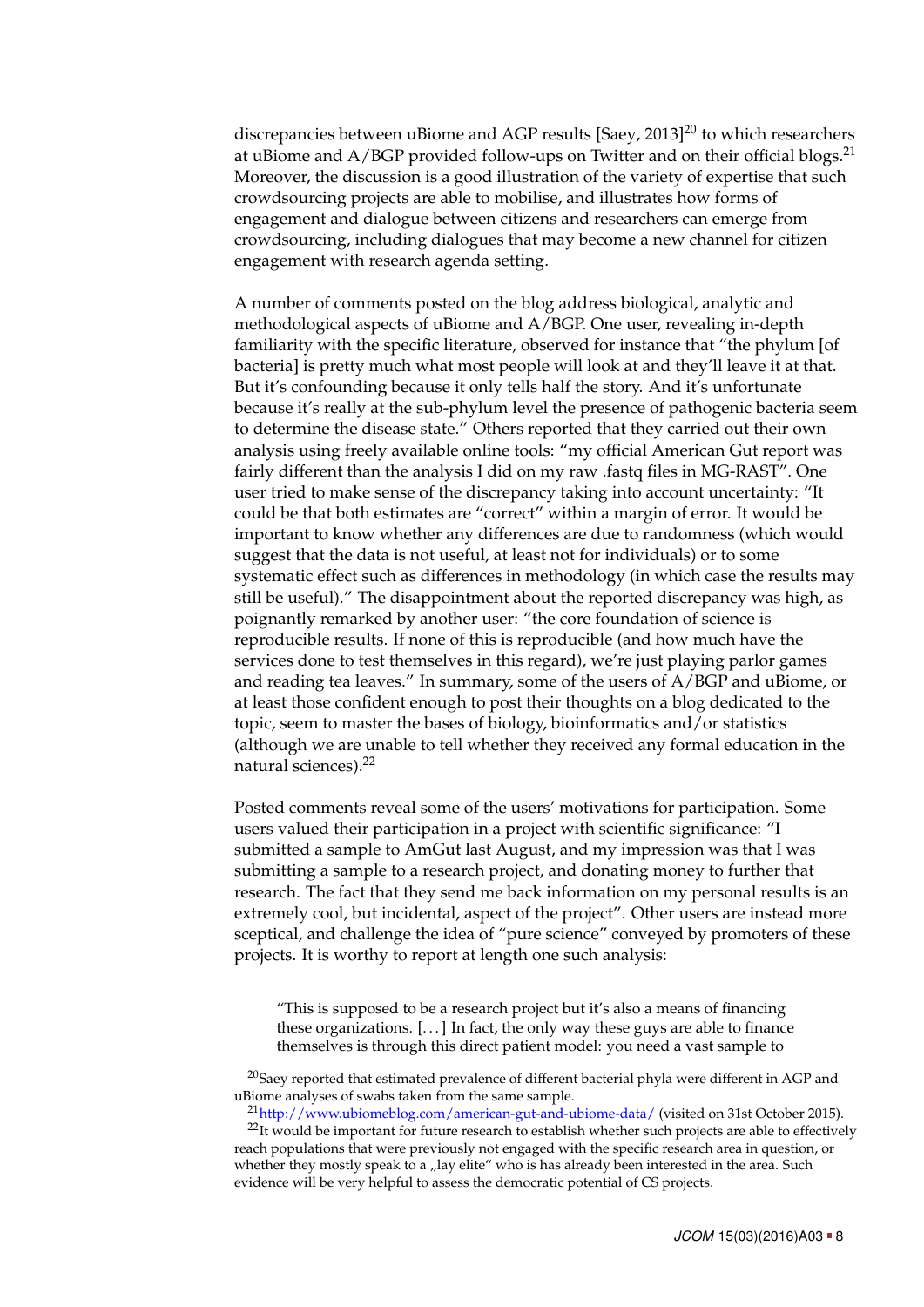analyse the data. You can't simply receive financing and do this, as you need data. That's probably why this so called "research project" and the "\$100 contribution in exchange for fecal analysis" became a plausible business model."

The same user is also concerned about the possible commercial motivations of promoters of CS: "there's no guarantee that they won't use the information (on an anonymous basis) with biotech companies for drug development down the road. Or they could partner with health and life insurance companies to better identify risky patient populations. There are many for-profit ventures which could arise from their data accumulation; this is probably the initial stage where such services parade as a research project on a non-profit platform." While this report is inaccurate, insofar uBiome is upfront about its for profit nature and the A/BGP excludes that they will use datasets for commercial activities, at least some users of these services are aware of the political economy of CS.

The majority of comments on the blog are dedicated to health issues. While we are not in a position to assess whether these comments are representative for the main motivations of all participants of the A/BGP, they form one element in the mosaic of motivations and interests that are associated with participation in such projects.

One user, commenting on the discrepancies between uBiome and A/BGP writes: "What is terrifying is the fact that some people may have been given false results and have therefore been given false information about their health. Awful". This is in line with arguments of professional researchers: "the providers obscure the notion of variability. They do include warnings that these tests aren't diagnostic (perhaps what 23&me should have done), but no disclaimers that the data itself might not be a good representation of your microbiome. The reports from American Gut obscure inter-personal variability. With interest in our microbiome skyrocketing and people performing risky at-home fecal transplants, the disclaimer of sample variability ought to be loud and clear" [Agapakis, [2014\]](#page-12-4).

Some users posted their results online, reported self-experimentation ("embarking on a potato starch/kefir/kimchi experiment") or detailed a host of phenotypic and lifestyle information, seeking advice from peers. Indeed, feedback and recommendations were also posted: "I would think a good bit of added fermentable fiber in your diet, aka prebiotics", including general recommendations about the health value of such analysis: "I don't believe in trying to use these reports to assess health at all, but if someone has a specific health issue that they already know about or are concerned about, then it makes sense to use it as a *detective tool*". References to scientific studies backing these advices are scant but not absent. Few comments applauded researchers at the AGP for following up to their questions and concerns on Twitter. uBiome also posted methodological replies to the discussion about the discrepancies.<sup>[23](#page-8-0)</sup>

We found a second website with analyses conducted on the bases of personal results and datasets released by the AGP.<sup>[24](#page-8-1)</sup> In particular, one post was dedicated to

<span id="page-8-1"></span><span id="page-8-0"></span><sup>&</sup>lt;sup>23</sup><http://www.ubiomeblog.com/american-gut-and-ubiome-data/> (visited on 7th May 2015). <sup>24</sup><http://cdwscience.blogspot.de/> (visited on 7th May 2015).

*JCOM* 15(03)(2016)A03 = 9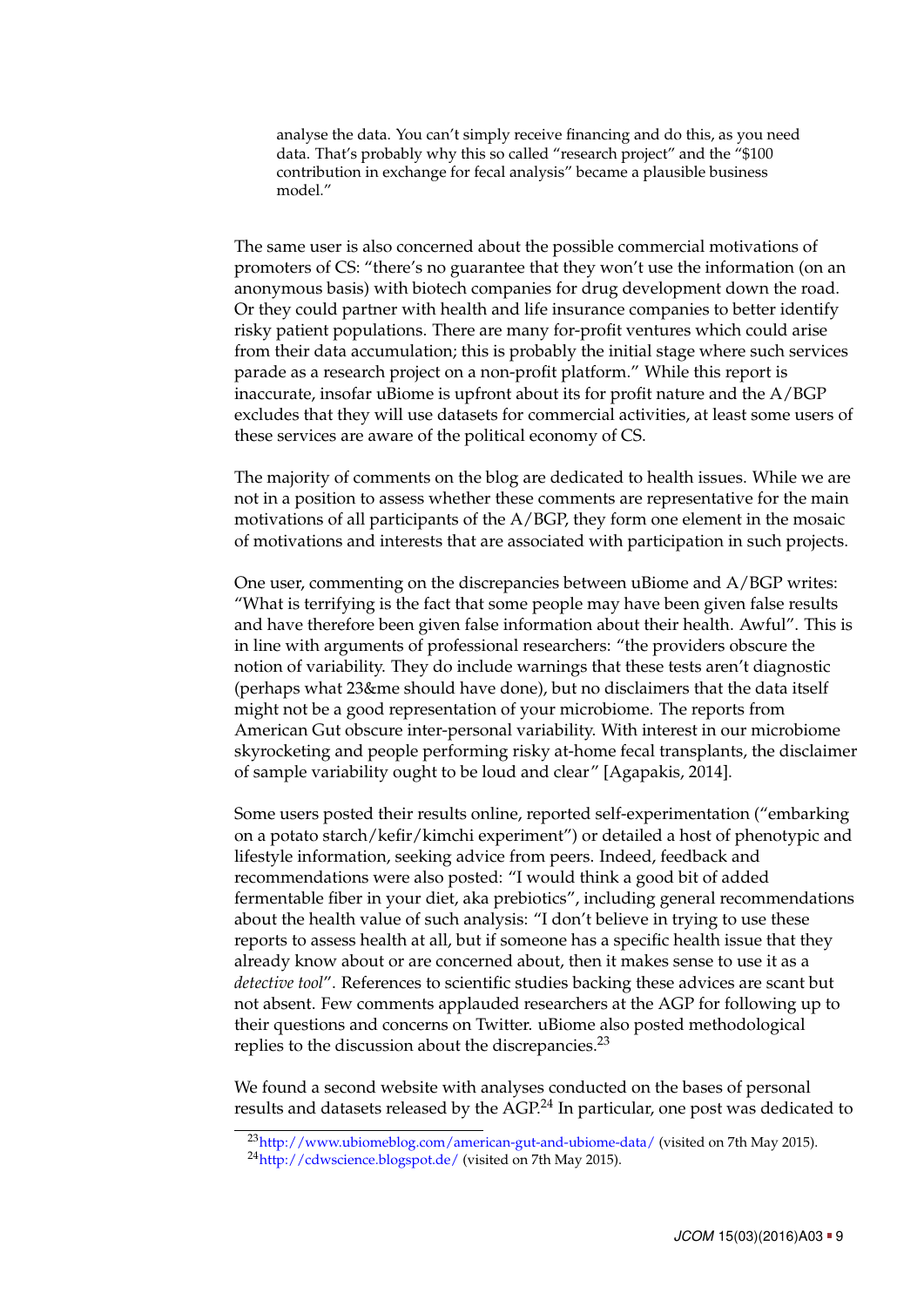a study of the association between migraine and gut bacteria diversity<sup>[25](#page-9-0)</sup> and the author recommends additional data collection: "I would feel more confident about these results if there were more subjects who commonly experienced migraines and/or if there was longitudinal data (to track metagenomic profiles during intervals when migraine subjects did or did not experience a migraine)."

These online discussions show that crowdsourcing projects can mobilise forms of interactions between researchers and citizens even though they formally give little space to participation, as demonstrated by the variety and quality of users' contributions, by participants expressing a desire to take part in research, and the critical uptake of these endeavours among some participants. Importantly, scientists working at AGP and uBiome felt that they had to reply to the critical observations elaborated by participants. Researchers were also given feedback and recommendations pertaining to the research agenda. In summary, crowdsourcing *can* catalyse citizen engagement, even though the extent to which citizens can actually influence the design of studies and research questions through such informal channels remains to be seen.

What are the conditions that facilitate the democratic engagement of citizens in crowdsourcing projects? We can speculate that there must be some particular pre-conditions in place in order for such catalysis to take place. First, the catalysis is much facilitated if a CS project taps into existing areas of non-professional debate and expertise. In this case for instance, there were communities discussing the human microbiome that pre-dated AGP<sup>[26](#page-9-1)</sup> and uBiome and expertise in biotechnologies is relatively common, in a similar manner to what it happens in ornithology CS initiatives, which can tap into the expertise of amateur ornithologist and birdwatchers. Perhaps even the employment of participatory jargon itself, even if merely strategic or instrumental, may increase the perceptiveness of professional researchers to citizens' input.

The latter hypothesis is particularly important for discussing the relationship between crowdsourcing and democratic engagement, as the participatory cultures [Delwiche and Henderson, [2013\]](#page-12-5) that accompany crowdsourcing may make it intrinsically capable of promoting democratisation even if it is ultimately instrumental to other objectives. Richman's references to democratisation of science are decisively *unlike* those that are most common in the "participatory" wave of science and technology studies that we mentioned above and to a certain extent they are simply a more appealing jargon that conceal what we have called the Schumpeterian rationale for crowdsourcing. In addition, Richman openly criticizes "traditional" forms of citizen engagement in the aforementioned TED talk, putting forward the concept of a "democratised and open system of innovation" that is spiked with anti-establishment rhetoric. These anti-establishment discourses are common in contemporary online entrepreneurship and the idea of mobilising the "crowds" for innovation is indeed almost a commonplace in US, and especially Californian, tech-entrepreneurship. It is an idea supported by both popular and scholarly analyses [Shirky, [2010;](#page-14-7) von Hippel, [2005;](#page-14-8) Castells, [1996\]](#page-12-6).

<span id="page-9-0"></span><sup>25</sup><http://cdwscience.blogspot.de/2013/11/metagenomic-profiles-for-american-gut.html> (visited on 7th May 2015).

<span id="page-9-1"></span><sup>&</sup>lt;sup>26</sup>Topics such as dietary health and lifestyles are prominent concerns for the public. Personal participation to AGP or uBiome may be seen as an instance of "lifestylisation" of health care as much as instances of public participation in research.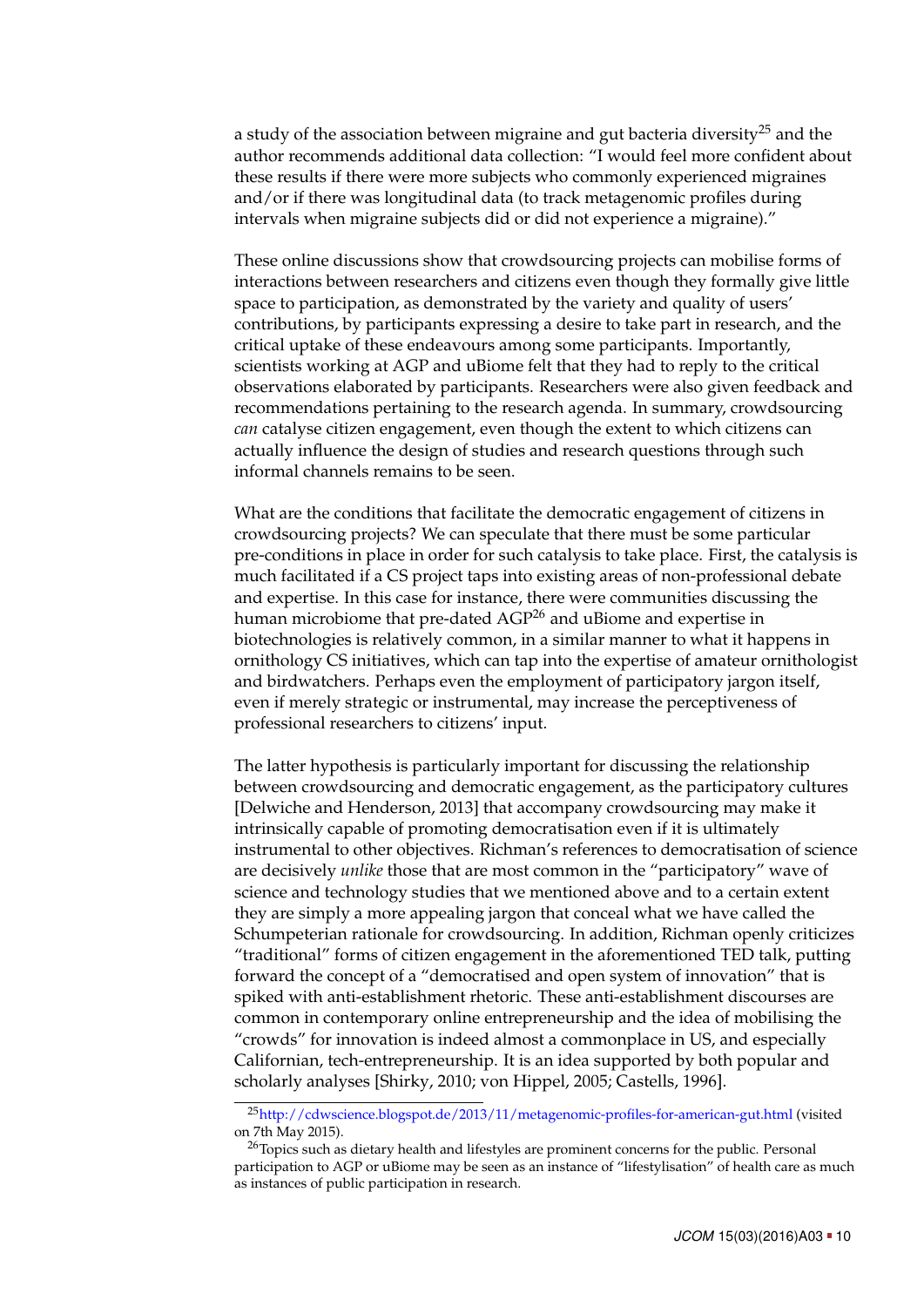Why is it the case that the concepts of open systems of innovation, crowdsourcing and democratic engagement are so easily conflated? Physicist and science writer Nielsen presented a simplified model of why "open systems" may speed up discovery and innovation [Nielsen, [2011\]](#page-13-13). To tackle any complex problem *x* that is composed of sub-parts *y<sup>i</sup>* , we can either set up a small research *team* of experts or recruit openly among the *crowd*. By definition of "expert", any expert within a small research team is better placed to solve any of the *y<sup>i</sup>* sub-problems than a *random* member within the "crowd". However, for each *y<sup>i</sup>* there will be in general at least one member of the crowd that has got a better idea than any of the members of the expert team (provided that the crowd is large enough). Before the advent of networking technologies, this fact was not *practically* important: transaction costs involved in aggregating "lay" expert judgment were huge, since the search for lay expertise was inefficient. Hence expert teams were systematically more efficient (fast) in solving problems such as *x* than any system of innovation open to the contribution of uncertified experts. As the cost of networking people decreases, we may reach a tipping point where open systems become more efficient than expert teams. This is very unlikely in scientific disciplines that require time-consuming formal training, but it is less so in applied fields where technology users and lay people master relevant local knowledge, e.g. patients suffering a rare disease.

By presenting the rationale for open innovation using the imaginary of common citizens replacing expert elites in research (as much as in other social cooperative endeavours), scholars of innovation, entrepreneurs and internet activists are able to appeal to democratic values. References to such values resonate with discourses of citizen engagement in science insofar as the latter also criticize the idea that research ought to be conducted by elites of experts. Scientists and other CS organizers that rely on such discourses cannot retrench in expertocratic practices if they are to defend their credibility as promoters of "open science", and in this sense they may be in general more receptive to the input of the public. Such relationship between crowdsourcing and citizen engagement may be weak, as it is mediated by scientists' beliefs and attitudes. However, this should be added to the intrinsic capacity of crowdsourcing to extend, albeit marginally so, for the moment, citizens' control on research agenda setting.

## **Voting with samples (and money)**

<span id="page-10-0"></span>We have argued that one reason for researchers to opt for crowdsourcing is the perception that their chances of obtaining funding through other channels (public funding, private investments, etc.) are small. We have seen that this could happen in the case of newcomers or in the case of research that is pioneering and/or does not comply with mainstream understanding of good research methodology, accepted theories, and/or good scientific questions. To ensure that resources are not wasted on projects of poor quality, both public and private funders review funding proposals, either formally or by voting with their wallets. There is the chance that (whatever the details of the assessment systems) some valuable projects are sieved out. In this sense, crowdfunding might offer a second chance to some valuable projects that would have been excluded. If so, crowdfunding might increase the overall efficiency of research funding structures. A parallel argument can be made for biological samples, which we have seen above is the second key form of "capital" that enters research projects. But does crowdfunding and, more generally, crowdsourcing enhance the *democratic* character of research in line with the ideal of citizen engagement that we outlined above? And if they do enhance the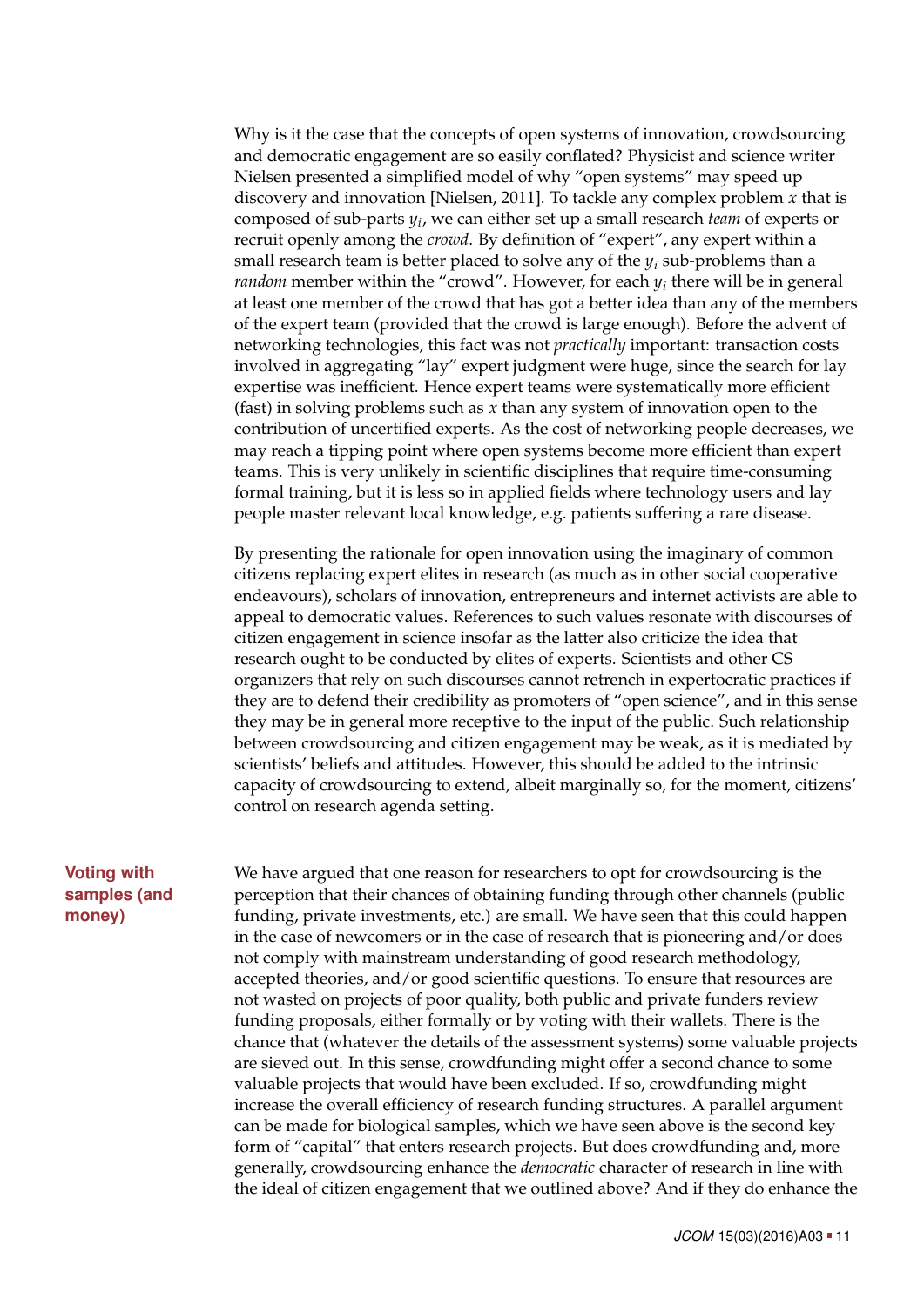quality of research agenda (i.e. "good" projects get funded and get samples), do they enhance quality *because* of the *control on research agenda* they devolve to lay citizens or for other reasons?

The underlying assumption of any mechanism of research agenda setting is that its particular mixture of expert judgment and citizen control ultimately serves the common good. Both private and public boards deciding on funding employ certified scientific experts. These experts speak, as it were, in the name of science. In addition, forms of citizen control ensure that research agendas are responsive to citizens' values and preferences. We have seen that a premise of most existing mechanisms of research agenda setting is that also relatively indirect forms of citizen control are sufficient to ensure such responsiveness. In the case of public institutions, boards deciding on research agendas (e.g. funding) will ultimately respond to elected representatives. Citizen control in this form is of course both indirect and coarse-grained, in the sense that elected representatives will at most influence the very general directions of science policy, while citizen control on representative themselves is only intermittent and partial. In the case of market-based systems of research agenda settings, the assumptions is that companies will eventually respond to market signals: that is, if companies were not to respond to citizens' value and preferences, their business model would not be viable. This is of course an equally limited mechanism for ensuring responsiveness, if only because companies may be able themselves to influence and shape citizens' values and preferences.

The question is whether crowdsourcing can do better than the extant research funding and governance systems because it devolves more power to citizens in the allocation of funding and biological samples. The answer must be qualified. As long as crowdfunding mobilises *additional* resources to resources managed through other channels, it can be seen as a valuable tool to give citizens' voice in research priority setting [Ozdemir, Faris and Srivastava, [2015\]](#page-13-14). If compared to the total budget allocated to scientific research, however, crowdfunding is still a negligible form of research funding and we can speculate that it may remain inadequate for capital intensive projects. Moreover, it may give disproportionate voice in research agenda setting to those who are educated enough and/or wealthy enough to care about these projects and donate [Schmitt, [2013\]](#page-14-9). But crowdfunding *does* endow citizens with additional voice in agenda setting: by donating money, citizens could communicate their priorities and their ideas about what lines of research are worth pursuing. Crowdsourcing is an additional channel for ensuring responsiveness and promoting the democratic aspirations of citizen engagement in science. Although crowdsourcing is admittedly a minor determinant of overall research agendas, it should be compared with other existing forms of citizen control on agenda setting, such as markets and elective representatives, which present weaknesses and limitations in their own terms.

<span id="page-11-0"></span>**Conclusions** Weitkamp [\[2014\]](#page-14-10) distinguishes "serendipitous" forms of dialogue between scientists and the public from dedicated exercises in citizen engagement such as formal consultations and science shops. We have argued that such serendipitous encounters can potentially be promoted by crowdsourcing initiatives that, despite their being advertised as citizen science, were not designed as spaces for citizen engagement. We have also hypothesised that such encounters are facilitated by the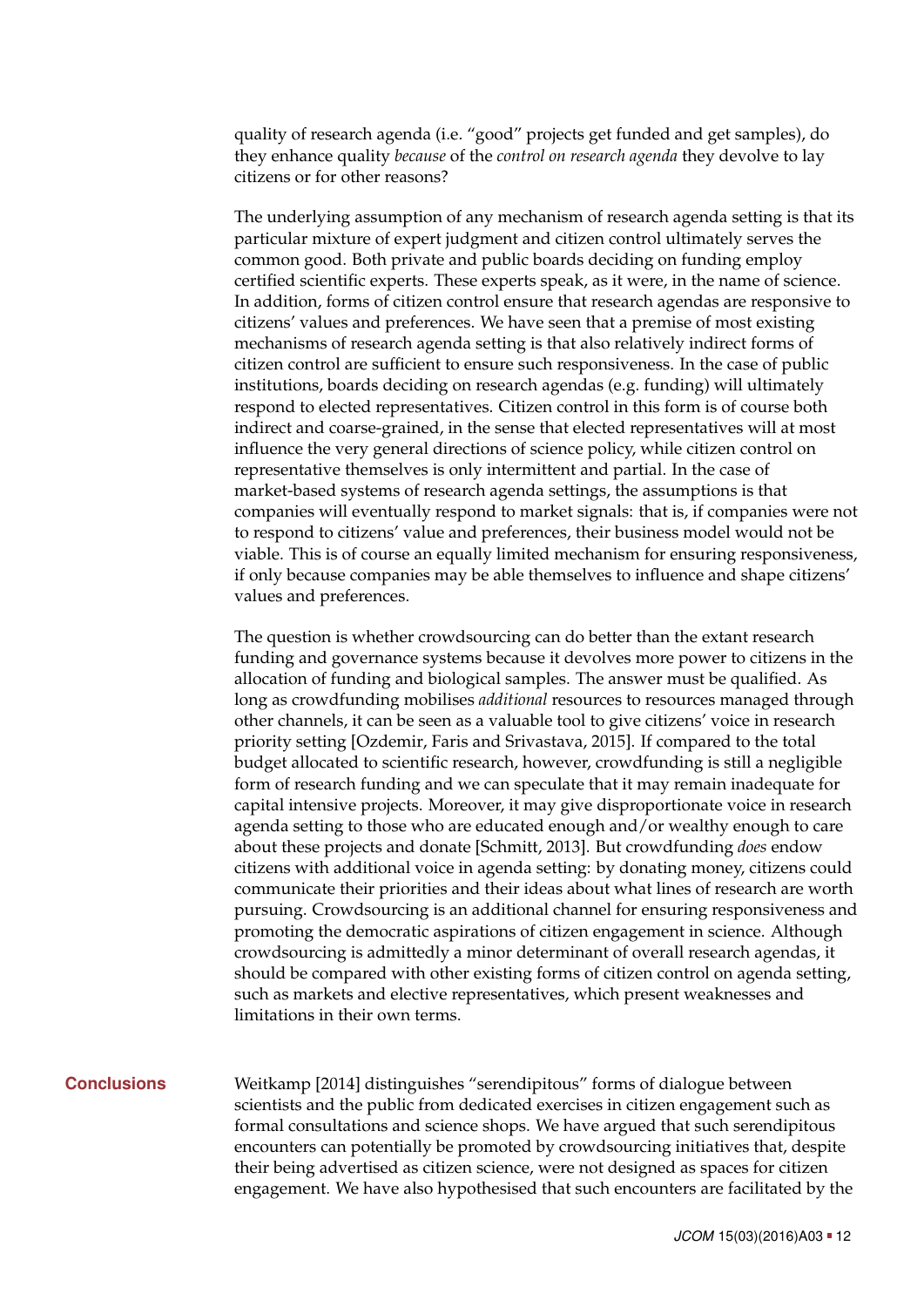participatory and democratic language that imbues crowdsourcing. The official ideology of these projects often does not describe what actually happens within the project; however, such ideology may constrain how organisers of CS projects react to "lay" people voice, thereby catalysing citizen engagement. Moreover, crowdsourcing can empower citizens by mobilising financial and biological resources unmediated by traditional funding and research institutions, thereby giving citizens limited but not negligible direct power on agenda setting and promoting the democratic aspirations underpinning citizen engagement initiatives. In summary, crowdsourcing CS projects are implemented to address issues of funding and participants recruitment (i.e. the Schumpeterian rationale), and/or on the basis of organizational theories that gives prominence to horizontal cooperation and open systems. However, they can *catalyse* dialogues between citizens and scientists and empower citizens.

Importantly, scientists and entrepreneurs opting for crowdsourcing will not assess the success of their projects on the basis of the quality of citizen engagement that they are able to promote. CS projects are often designed by actors motivated by very different hopes than to democratise science. Hence we should be cautious when assessing the participatory rhetoric of CS promoters, and devise ways to identify cases where the instrumental employment of participatory language could have harmful effects. At the same time we should avoid dismissing minimalistic forms of participation in science as detracting from the ideal of making science more democratic. In some cases, even purely instrumental forms of crowdsourcing ally with democratic ideals and thus represent a small step in the right direction.

**References** Agapakis, C. (2014). 'Which bacteria are in my poop? It depends where you look. . . ' *Scientific American Blog Network*. URL: [http://blogs.scientificamerican.com/oscillator/which-bacteria-are-in](http://blogs.scientificamerican.com/oscillator/which-bacteria-are-in-my-poop-it-depends-where-you-look/) [-my-poop-it-depends-where-you-look/](http://blogs.scientificamerican.com/oscillator/which-bacteria-are-in-my-poop-it-depends-where-you-look/) (visited on 7th May 2015).

- <span id="page-12-4"></span><span id="page-12-0"></span>Bonney, R., Ballard, H., Jordan, R., McCallie, E., Phillips, T., Shirk, J. and Wilderman, C. C. (2009). *Public Participation in Scientific Research: Defining the Field and Assessing Its Potential for Informal Science Education. A CAISE Inquiry Group Report*. Washington, DC, U.S.A.: Centre for the Advancement of Informal Science Education (CAISE). URL: [http://www.birds.cornell.edu/citscitoolk](http://www.birds.cornell.edu/citscitoolkit/publications/CAISE-PPSR-report-2009.pdf) [it/publications/CAISE-PPSR-report-2009.pdf](http://www.birds.cornell.edu/citscitoolkit/publications/CAISE-PPSR-report-2009.pdf) (visited on 23rd March 2016).
- <span id="page-12-1"></span>Callon, M., Lascoumes, P. and Barthe, Y. (2009). Acting in an uncertain world: an essay on technical democracy. Cambridge, MA, U.S.A.: MIT Press.

<span id="page-12-6"></span><span id="page-12-5"></span>Castells, M. (1996). The rise of the network society. Malden, MA, U.S.A.: Blackwell. Delwiche, A. A. and Henderson, J. J. (2013). The participatory cultures handbook.

- New York, U.S.A.: Routledge.
- <span id="page-12-2"></span>El Rakaiby, M., Dutilh, B. E., Rizkallah, M. R., Boleij, A., Cole, J. N. and Aziz, R. K. (2014). 'Pharmacomicrobiomics: the Impact of Human Microbiome Variations on Systems Pharmacology and Personalized Therapeutics'. *OMICS: a Journal of Integrative Biology* 18 (7), pp. 402–414. DOI: [10.1089/omi.2014.0018](http://dx.doi.org/10.1089/omi.2014.0018).
- <span id="page-12-3"></span>Friend, T. (18th May 2015). 'Tomorrow's Advance Man'. *The New Yorker*. URL: <http://www.newyorker.com/magazine/2015/05/18/tomorrows-advance-man> (visited on 23rd March 2016).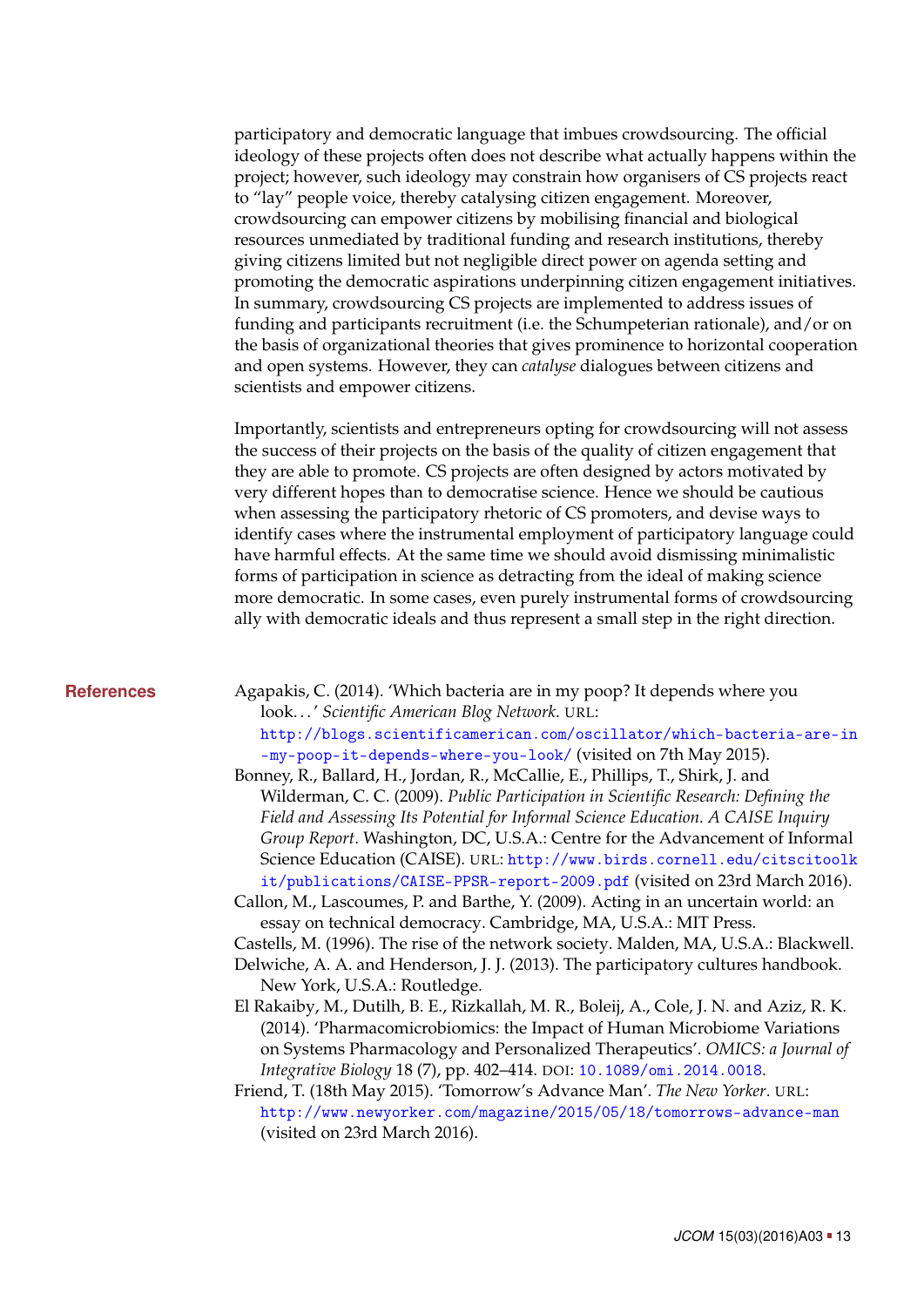- <span id="page-13-0"></span>Haklay, M. (2015). Citizen Science and Policy: a European Perspective. Washington DC, U.S.A.: The Woodrow Wilson Centre. URL: [http://www.scribd.com/collections/3840667/Commons-Lab-Science-and-T](http://www.scribd.com/collections/3840667/Commons-Lab-Science-and-Technology-Innovation-Program-STIP) [echnology-Innovation-Program-STIP](http://www.scribd.com/collections/3840667/Commons-Lab-Science-and-Technology-Innovation-Program-STIP) (visited on 7th May 2015).
- <span id="page-13-1"></span>Irwin, A. (1995). Citizen science: a study of people, expertise and sustainable development. London, U.K.: Routledge.
- <span id="page-13-2"></span>Jasanoff, S. (2003). 'Technologies of Humility: Citizen Participation in Governing Science'. *Minerva* 41 (3), pp. 223–244. DOI: [10.1023/A:1025557512320](http://dx.doi.org/10.1023/A:1025557512320).
- <span id="page-13-6"></span>Kelty, C., Panofsky, A., Currie, M., Crooks, R., Erickson, S., Garcia, P., Wartenbe, M. and Wood, S. (2015). 'Seven dimensions of contemporary participation disentangled'. *Journal of the Association for Information Science and Technology* 66 (3), pp. 474–488. DOI: [10.1002/asi.23202](http://dx.doi.org/10.1002/asi.23202).
- <span id="page-13-11"></span>Li, M., Wang, B., Zhang, M., Rantalainen, M., Wang, S., Zhou, H., Zhang, Y., Shen, J., Pang, X., Zhang, M., Wei, H., Chen, Y., Lu, H., Zuo, J., Su, M., Qiu, Y., Jia, W., Xiao, C., Smith, L. M., Yang, S., Holmes, E., Tang, H., Zhao, G., Nicholson, J. K., Li, L. and Zhao, L. (2008). 'Symbiotic gut microbes modulate human metabolic phenotypes'. *Proceedings of the National Academy of Sciences* 105 (6), pp. 2117–2122. DOI: [10.1073/pnas.0712038105](http://dx.doi.org/10.1073/pnas.0712038105).
- <span id="page-13-4"></span>Methé, B. A. et al. (2012). 'A framework for human microbiome research'. *Nature* 486 (7402), pp. 215–221. DOI: [10.1038/nature11209](http://dx.doi.org/10.1038/nature11209).
- <span id="page-13-13"></span>Nielsen, M. A. (2011). Reinventing discovery: the new era of networked science. Princeton, NJ, U.S.A.: Princeton University Press.
- <span id="page-13-14"></span>Ozdemir, V., Faris, J. and Srivastava, S. (2015). 'Crowdfunding 2.0: the next-generation philanthropy: a new approach for philanthropists and citizens to co-fund disruptive innovation in global health'. *EMBO reports* 16 (3), pp. 267–271. DOI: [10.15252/embr.201439548](http://dx.doi.org/10.15252/embr.201439548).
- <span id="page-13-5"></span>Prainsack, B. (2014). 'Understanding Participation: The 'citizen science' of genetics'. In: Genetics as Social Practice. Ed. by P. B., W.-F. G. and S. S. Farnham, U.K.: Ashgate, pp. 147–164.
- <span id="page-13-8"></span>Rajan, K. S. (2006). Biocapital: the constitution of postgenomic life. Durham, U.S.A.: Duke University Press. URL: <https://www.dukeupress.edu/biocapital>.
- <span id="page-13-7"></span>Richman, J. (2013). *Could a citizen scientist win a Nobel Prize?* TEDMED talk. URL: <http://www.tedmed.com/talks/show?id=54786> (visited on 7th May 2015).
- <span id="page-13-9"></span>Richman, J. and Apte, Z. (2013). 'Crowdfunding and IRBs: the Case of uBiome'. *Scientific American Blog Network*. URL: [http://blogs.scientificamerican.com](http://blogs.scientificamerican.com/guest-blog/crowdfunding-and-irbs-the-case-of-ubiome/) [/guest-blog/crowdfunding-and-irbs-the-case-of-ubiome/](http://blogs.scientificamerican.com/guest-blog/crowdfunding-and-irbs-the-case-of-ubiome/) (visited on 7th May 2015).
- <span id="page-13-3"></span>Riesch, H., Potter, C. and Davies, L. (2013). 'Combining citizen science and public engagement: the Open AirLaboratories Programme'. *JCOM* 12 (3), A03. URL: <http://jcom.sissa.it/archive/12/3-4/JCOM1203%282013%29A03/>.
- <span id="page-13-10"></span>Root, A. (2014). *uBiome Raises \$4.5M from Andreessen Horowitz, Angel Investors*. URL: [http://www.crowdsourcing.org/editorial/ubiome-raises-45m-from-andre](http://www.crowdsourcing.org/editorial/ubiome-raises-45m-from-andreessen-horowitz-angel-investors/33334) [essen-horowitz-angel-investors/33334](http://www.crowdsourcing.org/editorial/ubiome-raises-45m-from-andreessen-horowitz-angel-investors/33334) (visited on 7th May 2015).
- <span id="page-13-12"></span>Saey, T. H. (2013). 'Here's the poop on getting your gut microbiome analyzed'. *Science News*. URL: [https://www.sciencenews.org/blog/gory-details/here%E](https://www.sciencenews.org/blog/gory-details/here%E2%80%99s-poop-getting-your-gut-microbiome-analyzed) [2%80%99s-poop-getting-your-gut-microbiome-analyzed](https://www.sciencenews.org/blog/gory-details/here%E2%80%99s-poop-getting-your-gut-microbiome-analyzed) (visited on 7th May 2015).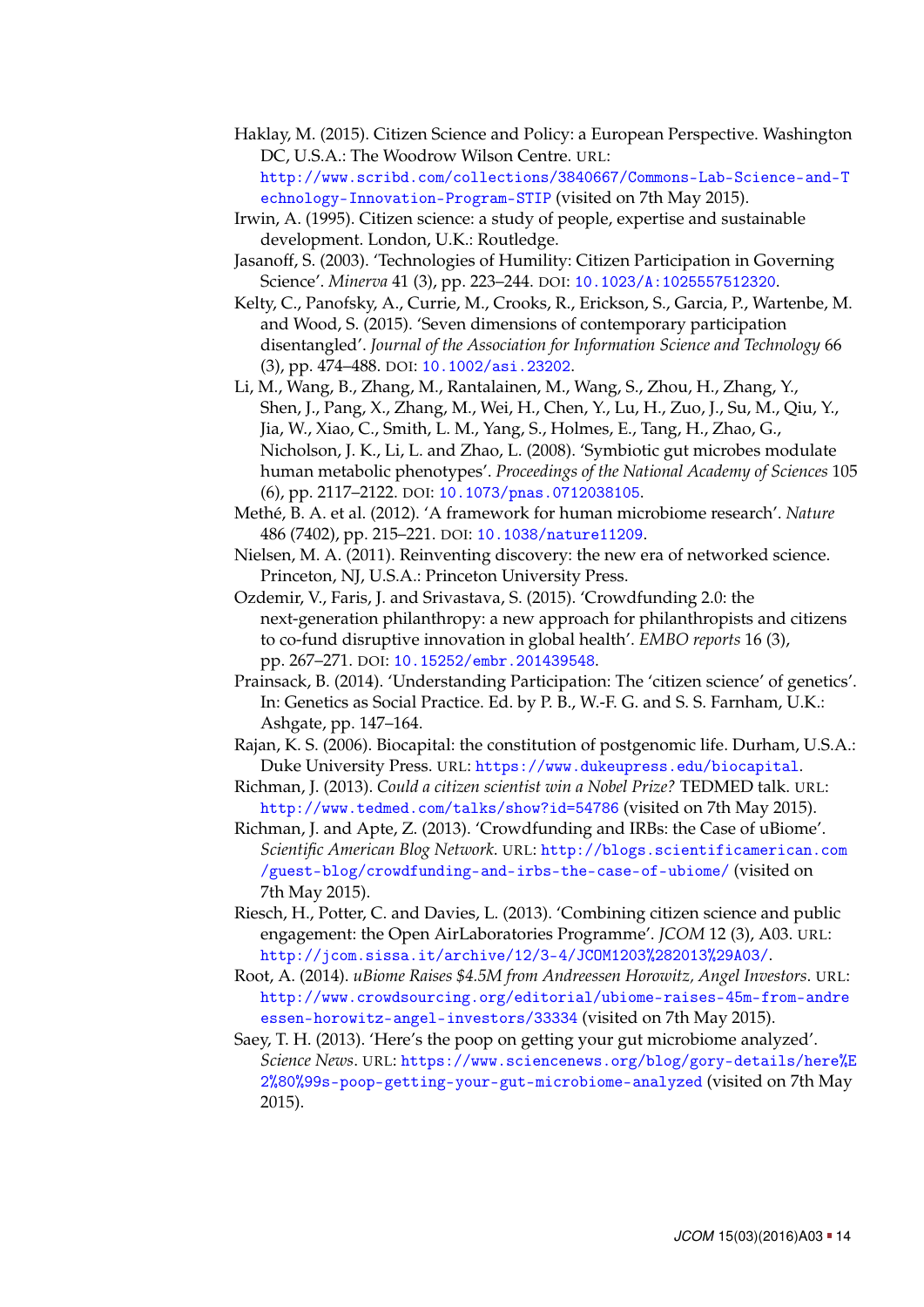- <span id="page-14-9"></span>Schmitt, D. (2013). 'Crowdfunding science: could it work?' *The Guardian Higher Education Network Blog*. URL: [http://www.theguardian.com/higher-education-network/blog/2013/nov/11](http://www.theguardian.com/higher-education-network/blog/2013/nov/11/science-research-funding-crowdfunding-excellence)
	- [/science-research-funding-crowdfunding-excellence](http://www.theguardian.com/higher-education-network/blog/2013/nov/11/science-research-funding-crowdfunding-excellence) (visited on 7th May 2015).
- <span id="page-14-6"></span>Schumpeter, J. A. (1944). Capitalism, socialism and democracy. London, U.K.: Allen & Unwin.
- <span id="page-14-7"></span>Shirky, C. (2010). Cognitive surplus: creativity and generosity in a connected age. London, U.K.: Allen Lane.
- <span id="page-14-5"></span>Stone, J. (2013). 'uBiome: Ethical Lapse or Not?' *Scientific American Blog Network*. URL: [http://blogs.scientificamerican.com/molecules-to-medicine/ubiom](http://blogs.scientificamerican.com/molecules-to-medicine/ubiome-ethical-lapse-or-not/) [e-ethical-lapse-or-not/](http://blogs.scientificamerican.com/molecules-to-medicine/ubiome-ethical-lapse-or-not/) (visited on 7th May 2015).
- <span id="page-14-8"></span>von Hippel, E. (2005). Democratizing Innovation: the Evolving Phenomenon of User Innovation. Cambridge, MA, U.S.A.: MIT Press. URL:
- <span id="page-14-10"></span><https://mitpress.mit.edu/books/democratizing-innovation>. Weitkamp, E. (2014). 'Exploring serendipitous dialogue'. *JCOM* 13 (4), E. URL: [http://jcom.sissa.it/archive/13/04/JCOM\\_1304\\_2014\\_E/](http://jcom.sissa.it/archive/13/04/JCOM_1304_2014_E/).
- <span id="page-14-0"></span>Wiggins, A. and Crowston, K. (2011). 'From Conservation to Crowdsourcing: a Typology of Citizen Science'. In: *Proceedings of the 44th Hawaii International Conference on System Sciences (HICSS-44)*, pp. 1–10. DOI: [10.1109/HICSS.2011.207](http://dx.doi.org/10.1109/HICSS.2011.207).
- <span id="page-14-1"></span>— (2012). 'Goals and Tasks: Two Typologies of Citizen Science Projects'. In: *Proceedings of the 45th Hawaii International Conference on System Science (HICSS-45)*, pp. 3426–3435. DOI: [10.1109/HICSS.2012.295](http://dx.doi.org/10.1109/HICSS.2012.295).
- <span id="page-14-2"></span>— (2015). 'Surveying the citizen science landscape'. *First Monday* 20 (1). DOI: [10.5210/fm.v20i1.5520](http://dx.doi.org/10.5210/fm.v20i1.5520).
- <span id="page-14-3"></span>Wynne, B. (1998). 'May the Sheep Safely Graze? A Reflexive View of the Expert-Lay Knowledge Divide'. In: Risk, Environment and Modernity: Towards a New Ecology. Chapter 2. Ed. by S. Lash, B. Szerszynski and B. Wynne. London, U.K.: SAGE Publications Ltd, pp. 44–83. DOI: [http://dx.doi.org/10.4135/9781446221983.n3](http://dx.doi.org/http://dx.doi.org/10.4135/9781446221983.n3).
- <span id="page-14-4"></span>— (2007). 'Public Participation in Science and Technology: Performing and Obscuring a Political-Conceptual Category Mistake'. *East Asian Science, Technology and Society* 1 (1), pp. 99–110. DOI: [10.1007/s12280-007-9004-7](http://dx.doi.org/10.1007/s12280-007-9004-7).

**Authors** Lorenzo Del Savio is Research Fellow at the Institute of Experimental Medicine, Division of Biomedical Ethics, at the Christian-Albrechts-University of Kiel. His researches focus on philosophical issues regarding history and future of human cooperation, with particular attention to biomedical technologies and the life sciences. His current project looks at social, ethical and regulatory aspects of citizen science in biomedicine. E-mail: [lorenzo.delsavio@iem.uni-kiel.de.](mailto:lorenzo.delsavio@iem.uni-kiel.de)

> Barbara Prainsack is a Professor at the Department of Social Science, Health & Medicine at King's College London. Her work explores social, ethical and regulatory aspects of biomedicine and the biosciences, with a particular focus on DNA-based technologies and personalised medicine. Her current projects look at participatory practices in medicine, and on the notion of solidarity in medicine and healthcare. A new book on "Solidarity in Biomedicine and Beyond" is forthcoming in press with Cambridge University Press (with Alena Buyx, 2016). E-mail: [barbara.prainsack@kcl.ac.uk.](mailto:barbara.prainsack@kcl.ac.uk)